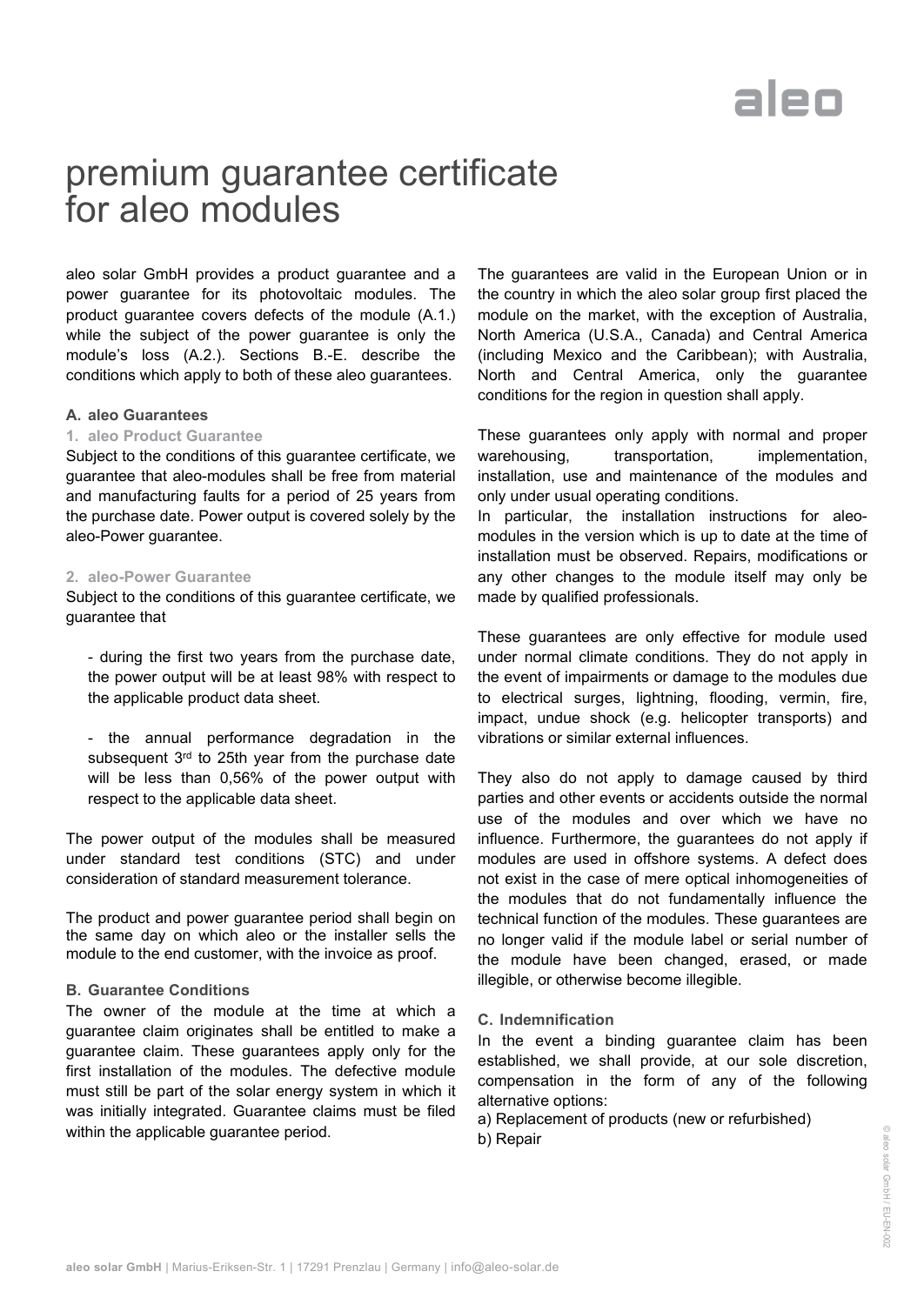# aleo

#### c) for **aleo-Product Guarantee** cases only

- provision of financial compensation for the appropriate residual value of the products
- d) for **aleo-Power Guarantee** cases only
	- 1. provision of additional modules (new or refurbished) which makes it possible to reestablish the guaranteed power output, or
	- 2. execution of technical measures to re-establish the guaranteed power output, or
	- 3. financial compensation for the lower power output

The indemnification under the aleo Guarantee also covers:

- (i) reasonable and customary transportation costs for delivery of the substitute modules;
- (ii) reshipment of any repaired or replaced modules; and
- (iii) costs associated with installation, removal or reinstallation of the modules

If the module type is no longer in production at the time of the guarantee claim, we reserve the right to supply another type of solar module which in any case is of the same or higher power as the claimed module. The Customer can choose the replacement module from the current aleo product portfolio. The electrical compatibility has to be ensured. Further guarantee claims do not apply.

Warranty claims under the provision of any sales contract will not be restricted through this guarantee certificate. The liability of the producer shall also remain unaffected. Indemnification neither extends the existing guarantee period nor constitutes the commencement of a new period. All replaced modules shall become the property of aleo solar.

#### **D. Assertion of Guarantee Claims**

When submitting guarantee claims, the original invoice stating the purchase date and the product codes must be provided. For power guarantee cases a dated test report must be submitted as proof that the minimum rated output has not been reached.

A guarantee claim must be filed within 3 months after the point in time when knowledge of the claim existed.

This guarantee certificate is governed exclusively by German substantive law.

These guarantees are independent, voluntary and gratuitous services provided by aleo solar which do not affect any representations and warranties existing between the vendor and the purchaser in any way. All questions and claims regarding guarantee claims should be directed to the vendor of the modules. Guarantee claims can also be submitted directly to: aleo solar GmbH, Marius-Eriksen-Strasse 1, 17291 Prenzlau, Germany [\(claim@aleo-solar.com\)](mailto:claim@aleo-solar.com).

If aleo solar has received a claimed module from Customer and no defect of the module could be discovered by aleo, then aleo shall engage - upon mutual agreement with customer - an independent expert to determine if the module had a defect. In the event the module had a defect, aleo shall bear the costs of such an expert. If no defect of the module could be discovered, Customer shall bear the costs of the expert, investigation and return of the modules.